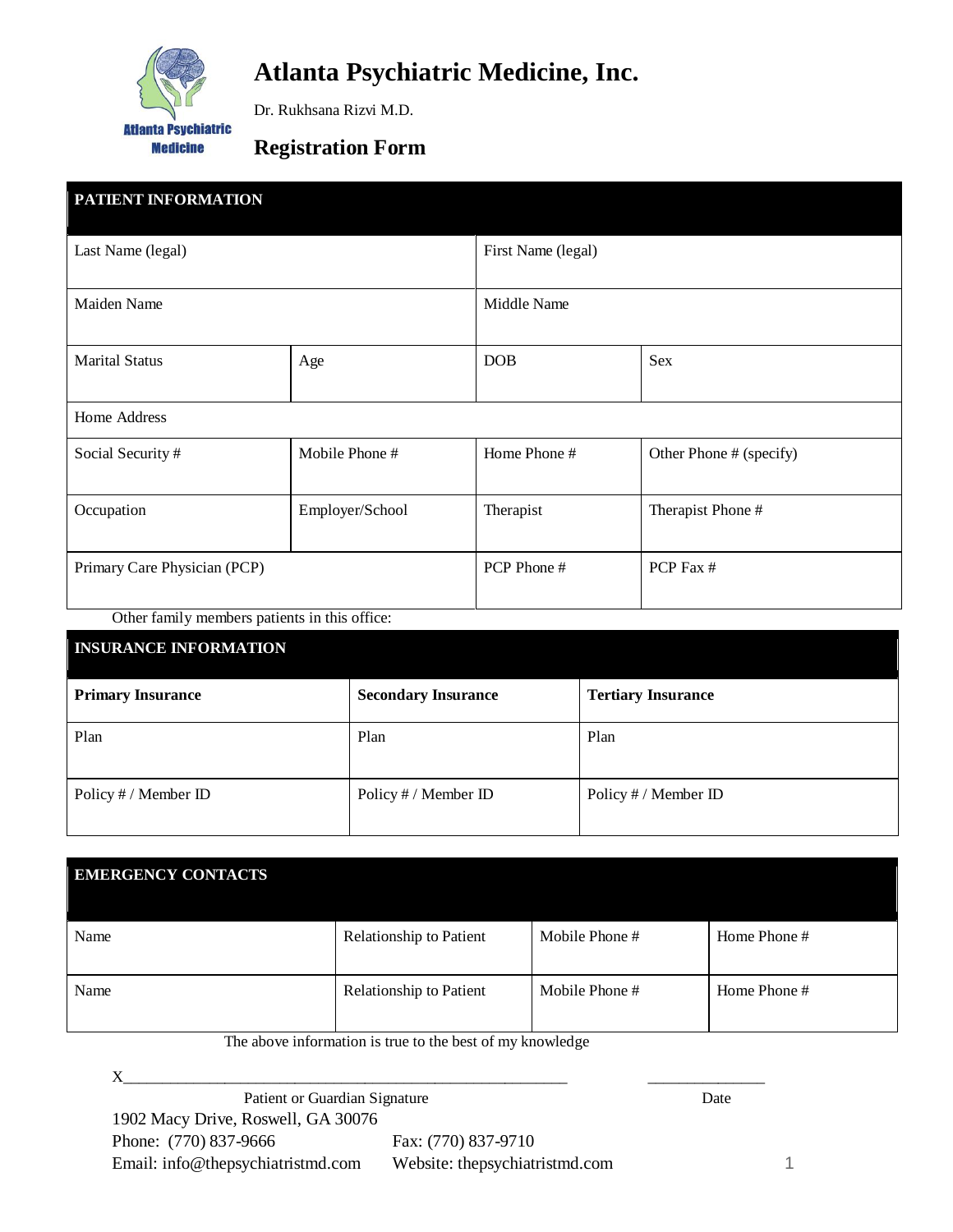

## **Atlanta Psychiatric Medicine Inc.**

|                                                                                                                                                                                                            | _Age: ________                                                                         |
|------------------------------------------------------------------------------------------------------------------------------------------------------------------------------------------------------------|----------------------------------------------------------------------------------------|
| A. Place an X next to the problems that you are having.                                                                                                                                                    |                                                                                        |
|                                                                                                                                                                                                            |                                                                                        |
|                                                                                                                                                                                                            | _Hopeless ______ Paranoia _______ Anxiety _______ Hyperactive ______ Behavior Problems |
| <b>Eating Disorders ______ Work /School Problems ______ Appetite Changes ______ Mania</b>                                                                                                                  |                                                                                        |
| Memory Problem ________ Substance Abuse _______Parenting Issues ________ Abuse Issues                                                                                                                      |                                                                                        |
| ______Delusions _________ Poor Concentration/Attention Problems _________ Depression                                                                                                                       |                                                                                        |
| Relationship Problems _______ Mood Swing ______Panic Attack ________ Marital Issues                                                                                                                        |                                                                                        |
| ______Decrease/Increase Energy ______Dissociative Behaviors ________ Impulse control issues                                                                                                                |                                                                                        |
| _______ Agitated _____Paranoia ________ Anger ________ Helpless ______ Crying spells                                                                                                                       |                                                                                        |
| __________ Not wanting to live                                                                                                                                                                             |                                                                                        |
|                                                                                                                                                                                                            |                                                                                        |
|                                                                                                                                                                                                            |                                                                                        |
| B. Place an X next to the following (if you have used them in the past 30 days)<br>______Tobacco ______Alcohol ______Marijuana ______Sleeping/pain killers ______Heroin<br>______Cocaine _______ Methadone |                                                                                        |
|                                                                                                                                                                                                            |                                                                                        |
| C. List all medical problems (heart disease, diabetes, seizures, etc.)                                                                                                                                     |                                                                                        |
|                                                                                                                                                                                                            |                                                                                        |
|                                                                                                                                                                                                            |                                                                                        |
| D. List all current medications and dosage.                                                                                                                                                                |                                                                                        |
|                                                                                                                                                                                                            |                                                                                        |
|                                                                                                                                                                                                            |                                                                                        |
|                                                                                                                                                                                                            |                                                                                        |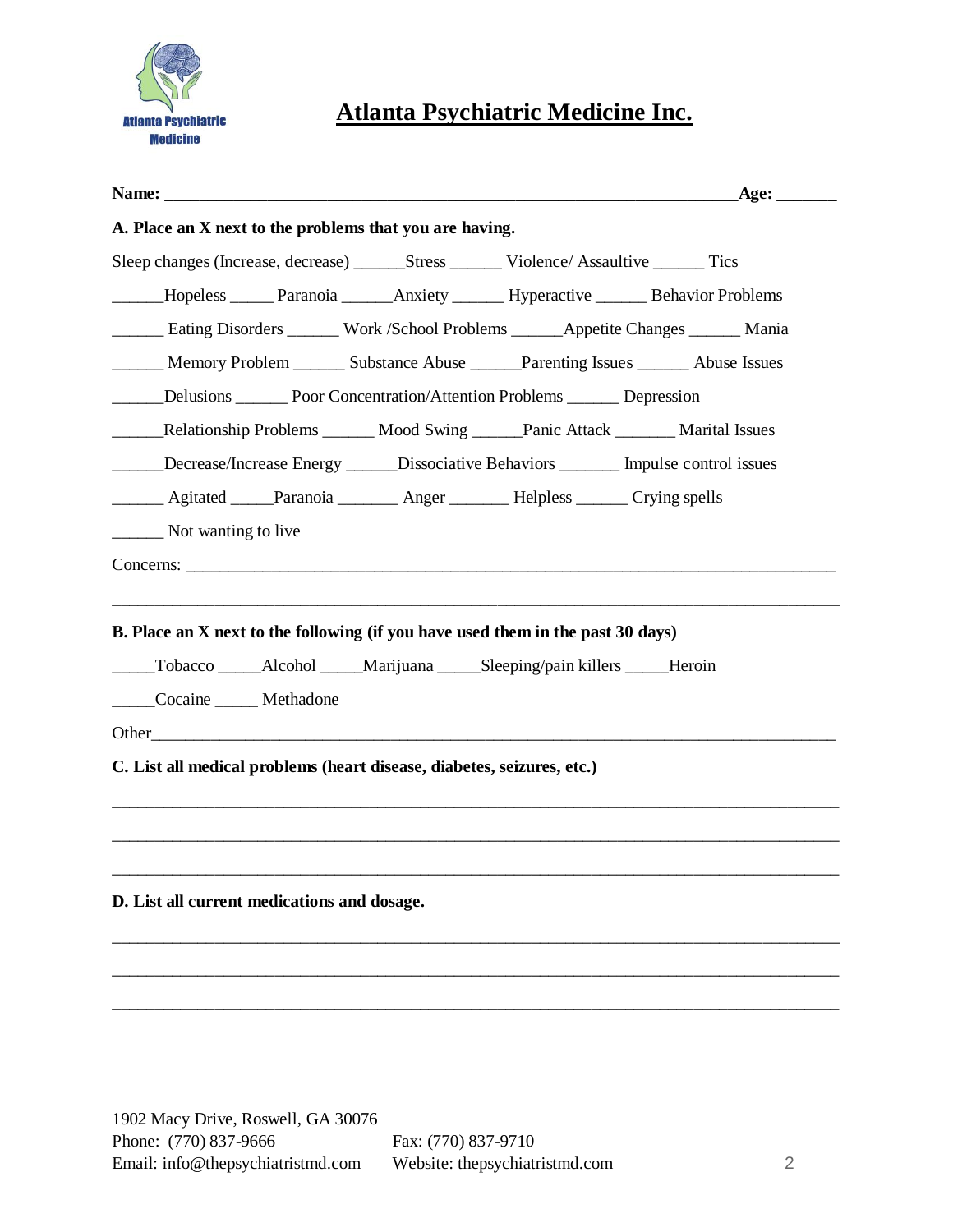

### **Atlanta Psychiatric Medicine, Inc.**

 **Agreement**

I hereby authorize Atlanta Psychiatric Medicine Inc., to provide me\_\_\_\_\_\_\_\_\_\_\_\_\_\_

Your Name

And or my following dependent

Your dependent or child's Name

Psycho-diagnosis, psychiatry, psychotherapy and such other psychological services as required. I understand that I may withdraw my consent for any specific treatment at any time. I understand that there is no assurance that I will feel better and that in the course of assessment and/or therapy material may be discussed which could be upsetting and thus may be necessary to help me resolve my concerns.

### **Confidentiality**

I further understand that information about my treatment may not be disclose except for the following reasons:

- A. If I sign a waiver requesting release of information
- B. If a court orders that a release of my records
- C. If I raise my mental status or competency in a legal proceeding
- D. If there is reason to believe that there is a high risk to harm myself or other
- E. If there is suspicion of child or elder abuse

### **Fees**

I understand that fees are payable at the time of each treatment session. I authorize the release of any payment, my signature below acts as one on file for billing purposes. I authorize that the release of any payment, medical, psychiatric, and counseling information necessary to process mine or my family member's claims. I hereby authorize Atlanta Psychiatric Medicine Inc., (Rukhsana Rizvi , MD). I understand that I am financially reasonable to Atlanta Psychiatric Medicine Inc., for all charges not covered by the assignment.

### **Release of Information**

I hereby release my information to Atlanta Psychiatric Medicine Inc and/or Other professionals who might have service to me. I understand that the nature of this communication is solely for the purpose of my continuity of my care.

| <b>Responsible Party</b><br>__ | $\sim$ + $\sim$ |
|--------------------------------|-----------------|
|                                |                 |
|                                |                 |

| $\mathbf{r}$<br>Treatment provider/witness |  |
|--------------------------------------------|--|
|--------------------------------------------|--|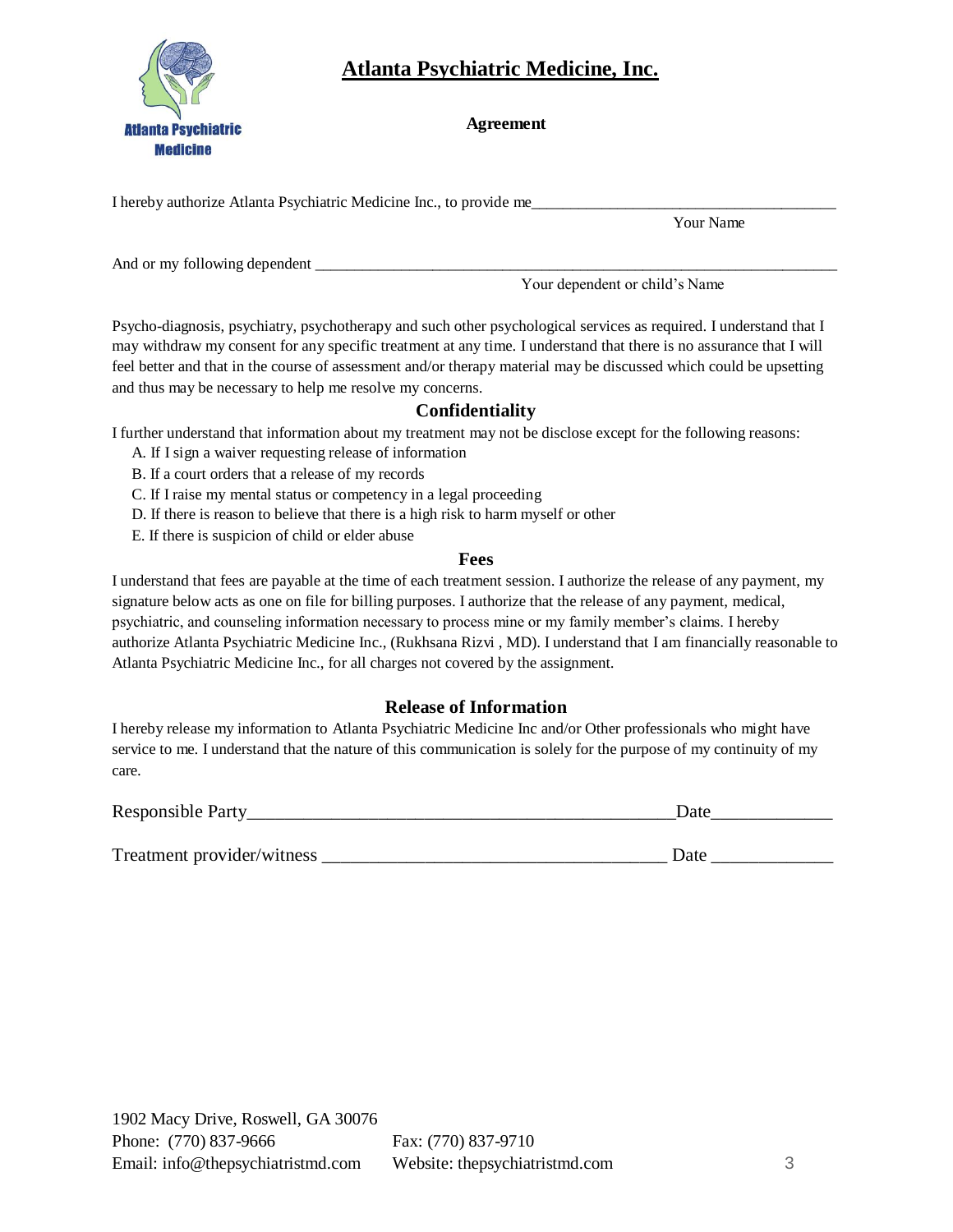

### **Atlanta Psychiatric Medicine Inc.**

#### **Coordination of Care Between Providers**

Communication between Atlanta Psychiatric Medicine Inc. and Your Primary care Physician, and other behavioral health providers and/or facilities, is important to ensure you receive compressive and quality health care. This form will allow Atlanta Psychiatric Medicine Inc. to share protected health information with your other provider. This information will not be released without your signed authorization.

#### **Patient Rights**

- You may end this authorization anytime (permission to use or disclose information) by contracting Atlanta Psychiatric Medicine Inc. and filling out another Coordination of Care form.
- If you make a request to end this authorization, it will not include information that already may have been used or disclosed based on your previous permission.
- You have a right to a copy of this signed authorization.
- If you choose not to agree with this request, your benefits or service will be not affected.

#### **Patient Authorization**

I hereby authorize that Atlanta Psychiatric Medicine Inc., can release verbally or in writing information regarding any mental health and/or alcohol/drug abuse diagnosis or treatment recommended or rendered to the following identified patient. I understand that these records are protected by federal and state law governing the confidentiality of mental health and understand that I may revoke this consent at any time and must do so in writing by filling out a new form. A request to revoke this authorization will not affect any actions taken if the provider receives the request. This consent expires in six months from the date of signature below unless otherwise stated herein.

Atlanta Psychiatric Medicine Inc. is authorization to release protected health information related to the evaluation and

| treatment of the state of the state of the state of the state of the state of the state of the state of the state of the state of the state of the state of the state of the state of the state of the state of the state of t |                               |
|--------------------------------------------------------------------------------------------------------------------------------------------------------------------------------------------------------------------------------|-------------------------------|
| <b>Patient Name</b>                                                                                                                                                                                                            | Date of birth - mm/dd/yyyy    |
|                                                                                                                                                                                                                                |                               |
| Primary Care Physician Name                                                                                                                                                                                                    | Primary Care Physician Number |
| Primary Care Address<br><b>State</b>                                                                                                                                                                                           | City                          |
|                                                                                                                                                                                                                                |                               |
| <b>Behavioral Health Name</b>                                                                                                                                                                                                  | Behavioral Health Number      |
| <b>Behavioral Health Address</b>                                                                                                                                                                                               | City                          |
| <b>State</b>                                                                                                                                                                                                                   |                               |
| Disclosure may include following verbal or written information: (check all that apply)                                                                                                                                         |                               |
|                                                                                                                                                                                                                                |                               |
|                                                                                                                                                                                                                                |                               |
| ER Record report _______ Psychiatric Evaluation ________Summary abuse treatment                                                                                                                                                |                               |
| Summary of treatment records and contact dates                                                                                                                                                                                 |                               |
| I here refuse to give authorization for any release of information.                                                                                                                                                            |                               |
|                                                                                                                                                                                                                                |                               |
|                                                                                                                                                                                                                                |                               |

Signature of patient, parent, guardian or authorized representative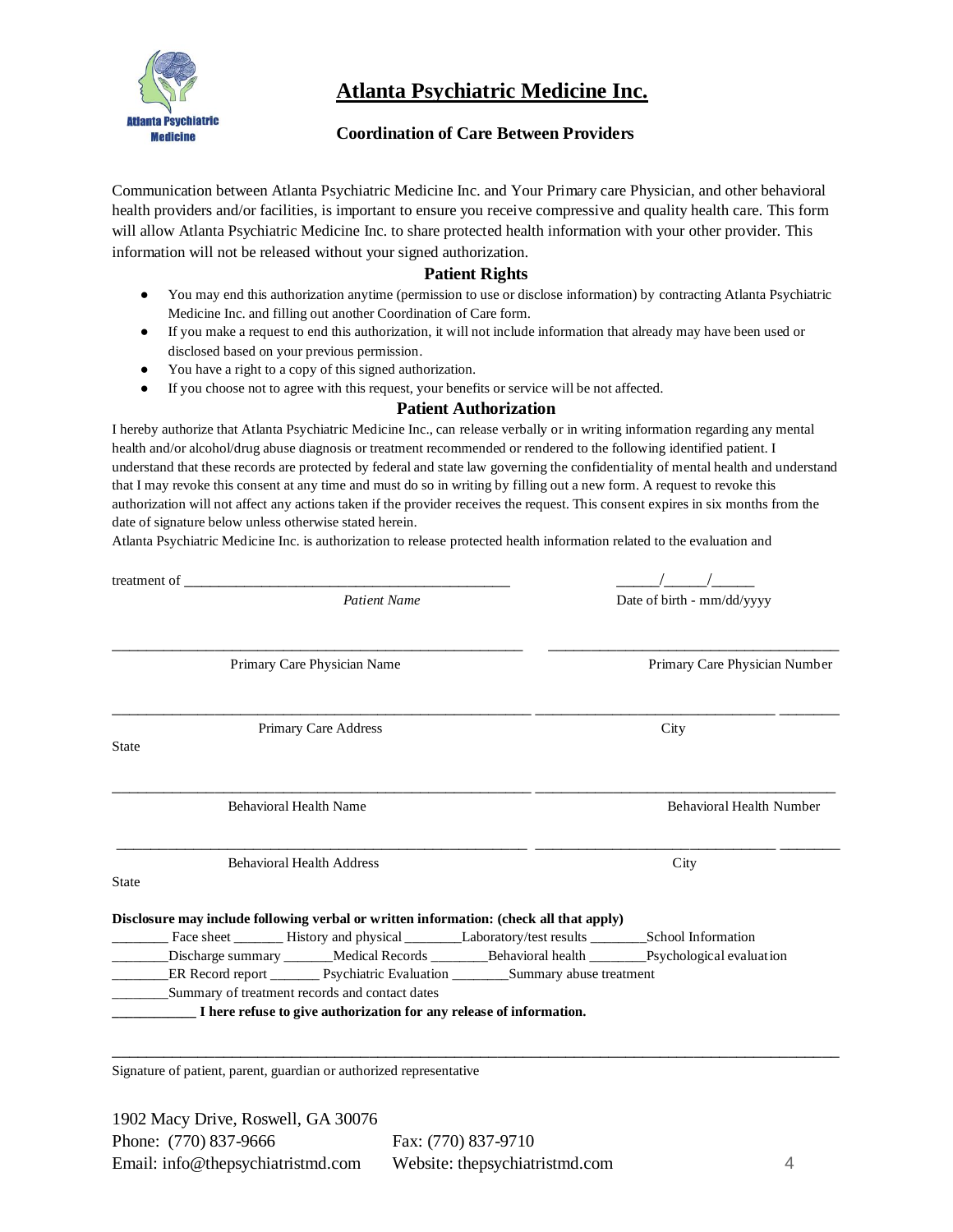## **Atlanta Psychiatric Medicine Inc.**



### **Office Policy**

*Emergencies*- In the event of an emergency (a situation which requires immediate attention to oneself or one's family as there is a concern about imminent danger) please call 911 or go immediately to the nearest emergency room Georgia Crisis and Access Line (GCAL) at 1-800-715-4225.

**Letters and Forms**-The minimum turnaround time for letters is one week, so please make sure you request letters 1-2 weeks in advance. Any medical information needs signature consent. There is a fee that is not covered by insurance.

*Disability Claim-*Our goal is to help you recover, for your recovery and well-being we fill out FMLA/STD paperwork. If you are requesting assistance in completion of a disability claim, please make note of the following:

- Comprehensive Psychiatric Care does not "give" disability. We can only report symptoms and response to treatment to the company that handles your disability insurance.
- If regularly scheduled appointments are not kept, we will notify your disability carrier.
- Disability paperwork requests can take up to 10 business days to complete.
- There is a fee involved since time taken to fill out this paperwork is not covered by the insurance.
- It is not a guarantee for continuation of your benefits or salary because the decision is made by your employer/third party.
- The FMLA/STD can't be back dated when you were not our patient. We fill out paperwork for two (2) or four (4) weeks at a time and re-evaluate the need for an extension.

*Prescription Refill* - The patient/guardian is solely responsible for making sure that you do not run out of medication. It is also important that you take your medications according to the doctor's Instructions. Please consider this fact when submitting your request prior to contacting the office. If you have not been seen in this practice within the past 3 months, it is our policy that you make an appointment to renew your medication. We do not give refills on controlled medications without an appointment.

*Fees and Insurances-*We participate in most insurance plans, including Medicare and Medicaid. Knowing your insurance benefits is your responsibility. Please contact your insurance company with any questions you may have regarding your coverage. Since each plan has different requirements and coverage limitations and exclusions, it is the responsibility of the patient to understand and meet the requirements of their individual plan. Most patients will have a "copay" (a portion of their charges which is not covered by insurance). Others will be responsible to pay an allowed amount towards deductibles. Please update your insurance information immediately if there's a change. Bills are sent each month and are due upon receipt. If you are unable to make a payment in full, please call our office for a payment plan.

Our billing services are available to assist you with any questions you may have about your bills at 347-732-1357.